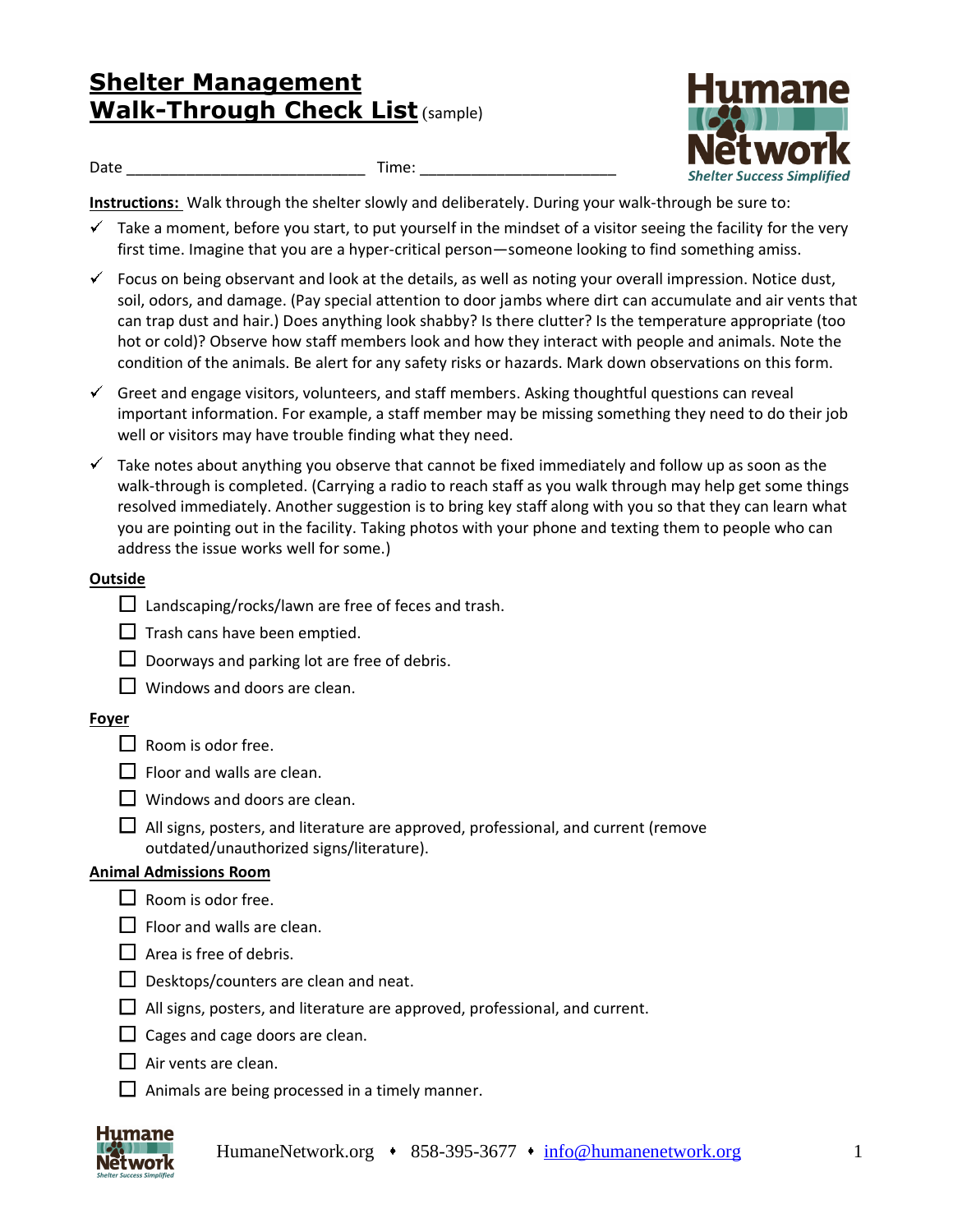#### **Small Animal Room**

- $\Box$  Floor, windows and cabinets are clean.
- $\Box$  Room is odor free.
- $\Box$  Cages are clean.
- $\Box$  Animals have water, food, and clean bedding.
- $\Box$  Area is free of debris.
- $\Box$  All signs, posters, and literature are approved, professional, and current.
- $\Box$  Air vents are clean.
- $\Box$  Animals appear healthy.

## **Adoption Desk/Area**

- $\Box$  Floors, tables, countertops, and chairs are clean.
- $\Box$  Area is odor free.
- $\Box$  Countertops and tables are free of clutter.
- $\Box$  Cages are clean; animals have water, food, clean bedding and litter boxes.
- $\Box$  Cages that are adjacent to another have a clean, white plastic divider between them.
- $\Box$  Hand sanitizer bottles are available (and full) near cages, along with an explanatory sign.
- $\Box$  Frames on any signs are clean and not broken.
- $\Box$  Area is free of debris, including donation bin area.
- $\Box$  All signs, posters, and literature are approved, professional, and current.
- $\Box$  Decorations are timely and appropriate.
- $\Box$  Visiting room floors and walls are clean and free of fur and debris.
- $\Box$  Air vents are clean.
- $\square$  Donation box and organization brochures are available.
- $\Box$  People are receiving appropriate assistance on a timely basis.

### **Animal Admissions (behind the scenes intake room)**

- $\Box$  Floor and cabinets are clean.
- $\Box$  Room is odor free.
- $\Box$  Cages are clean.
- $\Box$  All carriers or cat dens are clean.
- $\square$  Countertops and exam table is clean.
- $\Box$  Area is free of debris and clutter.
- $\Box$  Air vents are clean.
- $\Box$  Animals are being processes in a timely manner.

### **Cat Colony Rooms**

- $\Box$  Vestibule area-floor, glass, and doors are clean.
- $\Box$  Floor and walls are clean.
- $\Box$  Area is odor free.
- $\Box$  Windows and doors are clean.
- $\Box$  Chairs are clean including legs.

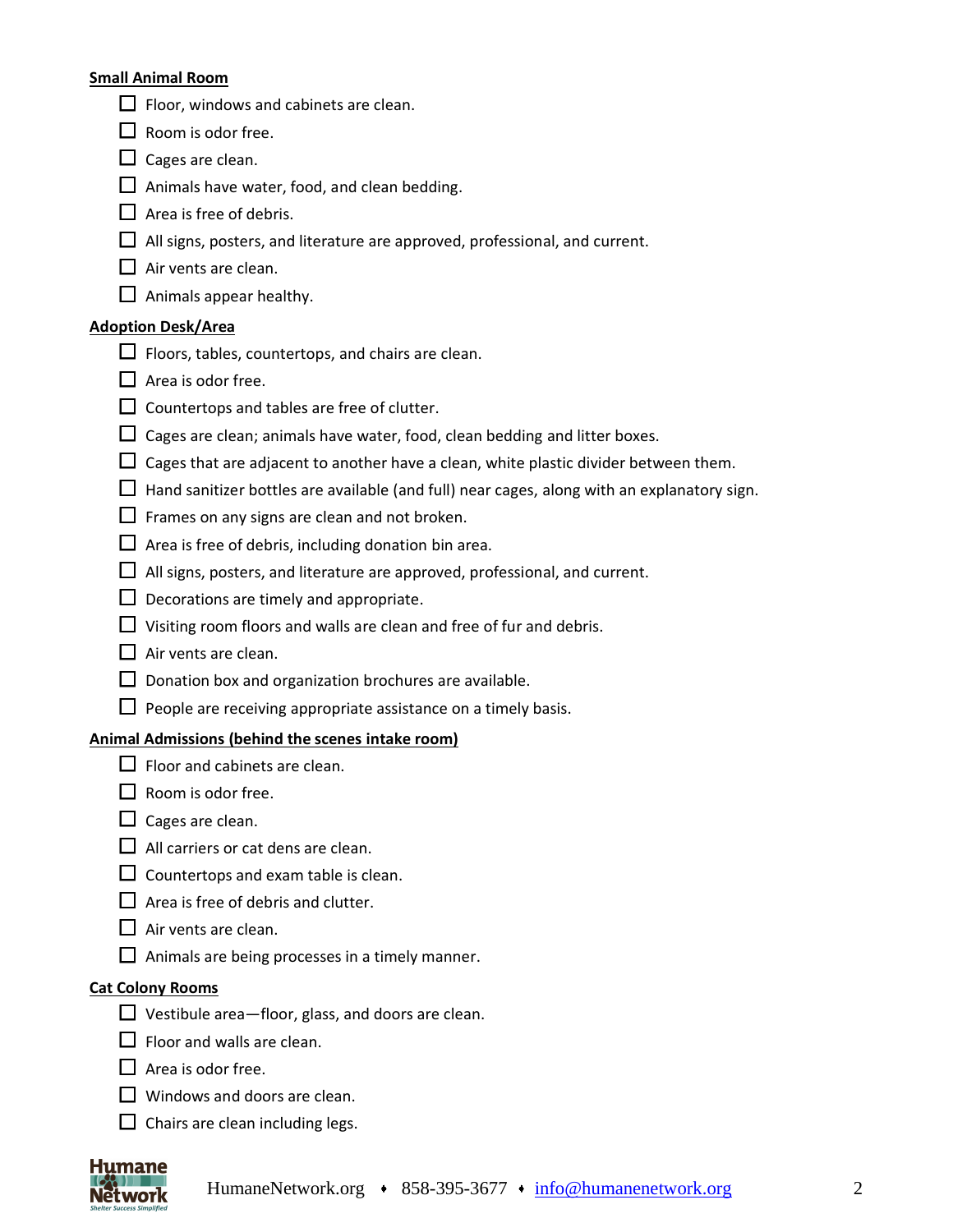- $\Box$  Each cat has a cage card, in a plastic sleeve on the wall (check by counting cats and cards).
- $\Box$  Cage cards are free of handwritten notations and are not crumpled; photos are acceptable.
- $\Box$  All signs and cage cards are affixed to the wall, are not crooked, and are in clean plastic sleeves.
- $\Box$  Cats have water, food, clean bedding, and litter boxes.
- $\Box$  Bedding and scratching trees/surfaces are not tattered or worn
- $\Box$  Rooms are free of clutter and excessive bedding (it looks neat and appealing).
- $\Box$  Cat trees, climbing ladders/shelves, and cubby holes are clean and free of fur and debris (in and out).
- $\Box$  Hand sanitizers are full.
- $\Box$  All signs, posters, and literature are approved, professional, and current.
- $\Box$  Kitchen trash is empty.
- $\Box$  Kitchen counter tops and floors are clean.
- $\Box$  Posters and signage are approved, professional, and current.

### **Main Adoption Hallway**

- $\Box$  Floor and walls are clean.
- $\Box$  Area is odor free.
- $\Box$  Glass doors and windows are clean.
- $\Box$  Cages are clean.
- $\Box$  Each cage has a cage card in a plastic sleeve that is free of hand-written notations and not crumpled.
- $\Box$  Cages that is adjacent to another have a clean, white plastic divider between them.
- $\Box$  Cats have water, food, clean bedding, and litter boxes.
- $\Box$  Filled hand sanitizer bottles are available near cat cages along with explanatory sign.
- $\Box$  Plastic picture frames are clean and not broken.
- $\Box$  Area is free of debris.
- $\Box$  All signs, posters, and literature are approved, professional, and current.
- $\Box$  Air vents are clean.
- $\Box$  Animals appear healthy.

### **Cat Rooms (with cages)**

- $\Box$  Glass is clean and free of dust and debris inside and out.
- $\Box$  Room is odor free.
- $\Box$  Cats have water, food, clean bedding, and litter boxes.
- $\Box$  Cage cards are on each cage inside and out, in plastic sleeves; they are straight (not crooked).
- $\Box$  Counter tops and floors are clean and free of clutter.
- $\Box$  Hand sanitizer dispensers on walls are full.
- $\Box$  Cage bars are clean and free of debris.
- $\Box$  Every cat den is clean and free of hair and debris.
- $\Box$  New, shy, or frightened cats have a den or Hide-Perch-&-Go Box. (It is acceptable for the cat to customize their own cardboard Hide-Perch-&-Go Box, but if very shabby looking, these should be replaced.)
- $\Box$  Trash has been taken out.
- $\Box$  Fans are off at closing.

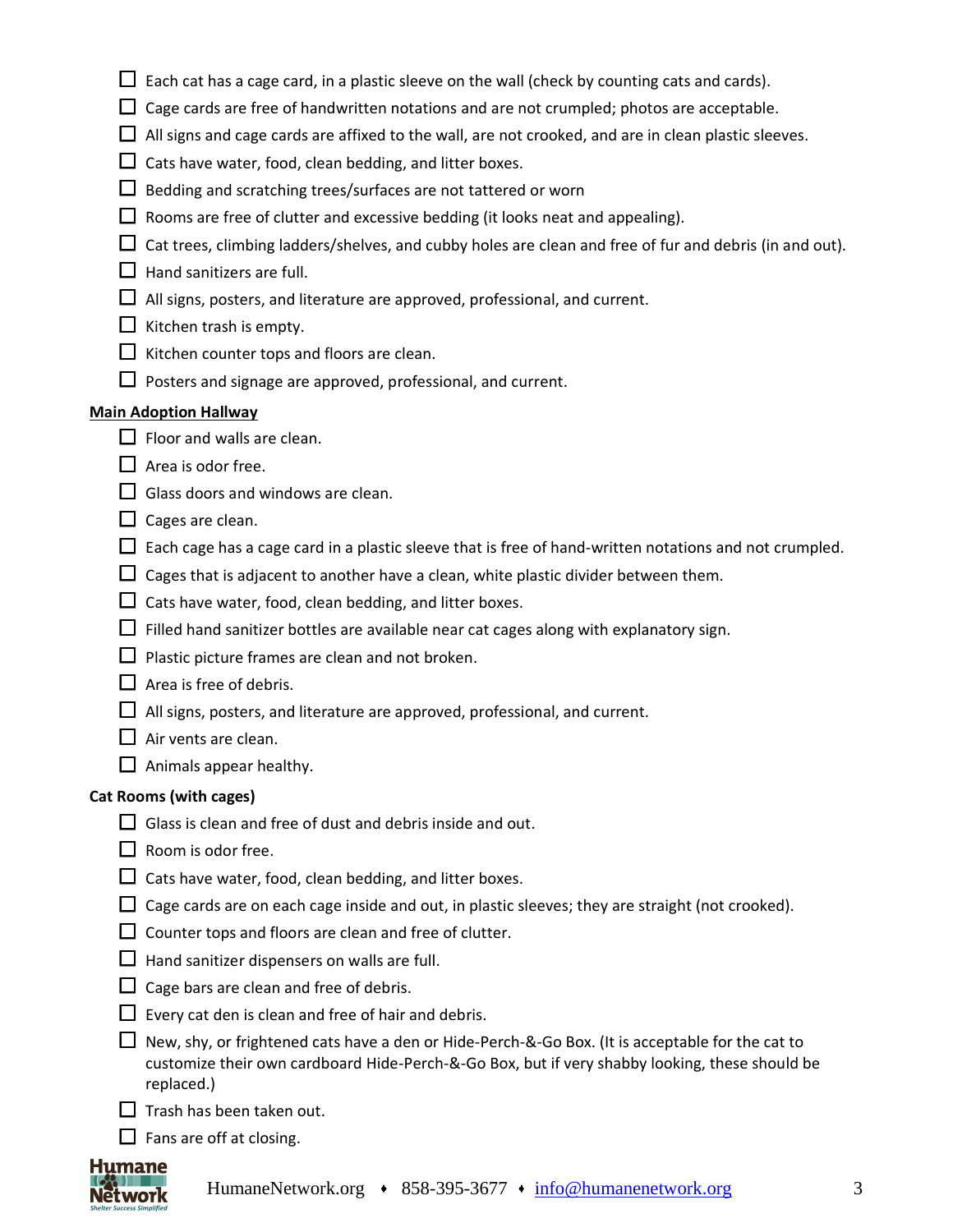| $\Box$ Cat trees clean and free of cat fur. |  |  |
|---------------------------------------------|--|--|
|---------------------------------------------|--|--|

- $\Box$  All signs, posters, and literature are approved, professional, and current.
- $\Box$  Air vents are clean.
- $\Box$  Animals appear healthy.

### **Volunteer Office**

- $\Box$  Desk is clean and clutter free except for the sign-in book.
- $\Box$  Floor is clean.
- $\Box$  Room is neat and not excessively cluttered.
- $\Box$  All signs, posters, and literature are approved, professional, and current.
- $\Box$  Sign-in book is on the desk.
- $\Box$  Only appropriate toys, treats and leashes are available.

### **Clinic Hallway**

- $\Box$  Floor and walls are clean.
- $\Box$  Area is odor free.
- $\Box$  Area is free of debris, equipment, and supplies.

### **Clinic and/or Surgical Holding**

- $\Box$  Floor and walls are clean in each room.
- $\Box$  Area is odor free.
- $\Box$  Windows and glass doors are clean.
- $\Box$  Cages are clean; bars are clean and free of debris.
- $\Box$  Each cage/kennel has a cage card free of folds and hand written notations, not crumpled, and in a plastic sleeve.
- $\Box$  Cats have water, food, clean bedding, and litter boxes. (Note: Animal awaiting or recovering from surgery should not have food or water.)
- Dogs have food, clean water, bedding, and toys; kennels are clean and free of feces and urine. (Note: Animals awaiting or recovering from surgery should not have food or water.)
- $\Box$  Hand sanitizer bottles are available OR wall dispensers are full.
- $\Box$  Rooms are free of debris and clutter.
- $\Box$  Counter tops are clean.
- $\Box$  Every cat carrier/den is clean and free of hair and debris.
- $\Box$  Trash has been taken out.
- $\Box$  All signs, posters, and literature are approved, professional, and current.
- $\Box$  All signs and cage cards are straight (not crooked); cage card plastic sleeves are clean (inside and outside.
- $\Box$  Air vents are clean.

### **Dog Yard**

- $\Box$  Yard is free of feces, trash, and debris.
- $\Box$  Unused equipment is properly stowed.

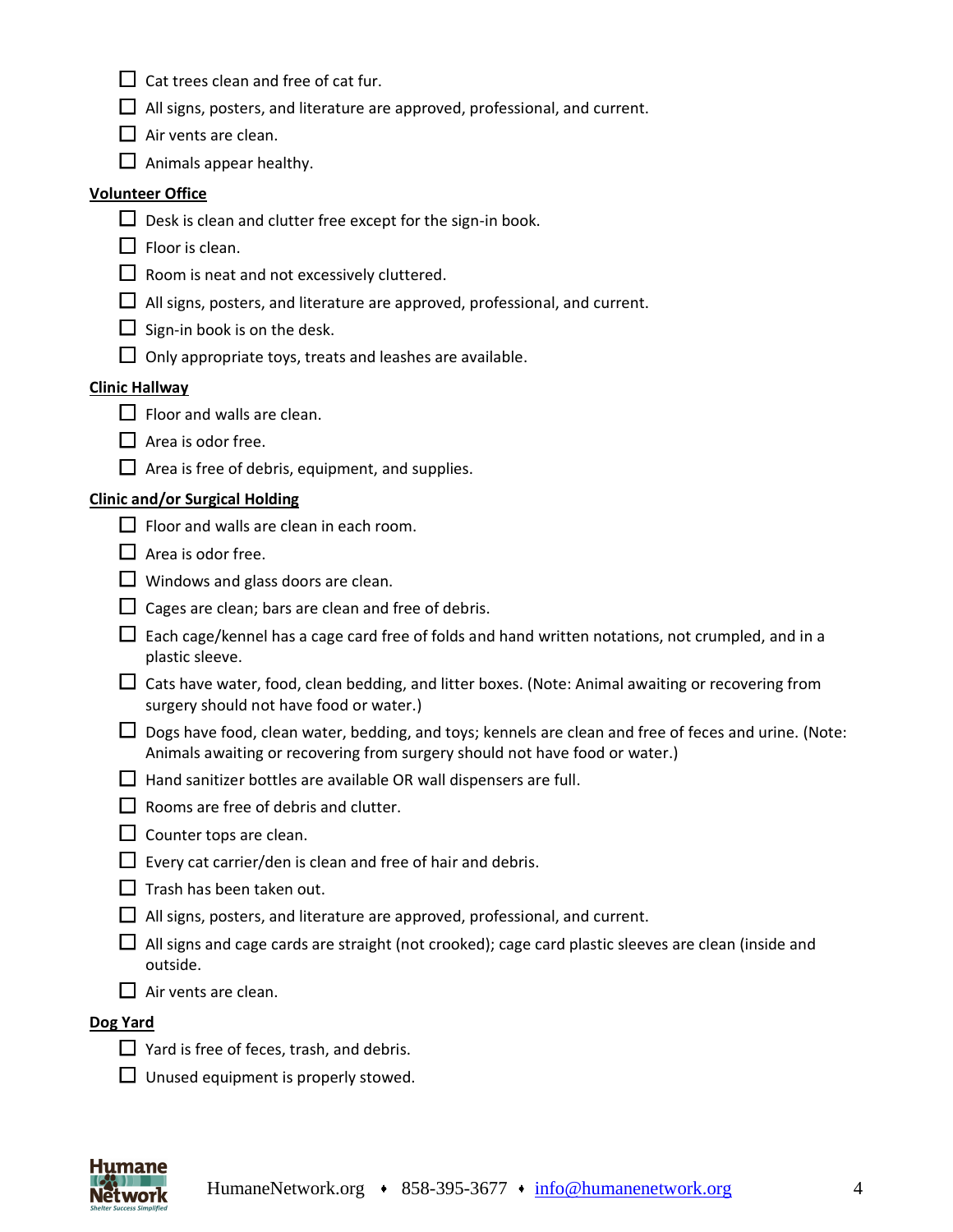#### **Clinic Reception and Waiting Areas, Exam Rooms**

- $\Box$  Floors, tables, countertops, and chairs are clean and clutter free.
- $\Box$  Area is odor free.
- $\Box$  Hand sanitizer bottles are available (and full).
- $\Box$  Frames on any signs are clean and not broken.
- $\Box$  Area is free of debris.
- $\Box$  Donation box and organization brochures are available.
- $\Box$  All signs, posters, and literature are approved, professional, and current.
- $\Box$  Decorations are timely and appropriate.
- $\Box$  Exam room floors and walls surfaces are clean and free of fur and debris.
- $\Box$  Air vents are clean.
- $\Box$  People are receiving appropriate assistance on a timely basis.

### **Dog Adoption Hallways and Courtyards**

- $\Box$  Floor and walls are clean.
- $\Box$  Area is odor free.
- $\Box$  Area is free of debris, equipment, and supplies.
- $\Box$  Windows and glass doors are clean and free of streaks or water stains.
- $\Box$  Kennels are clean; bars are clean and free of debris.
- $\Box$  Courtyards are clean and free of fur, feces and any trash or debris.
- $\Box$  Trash cans are empty.
- $\Box$  Each cage has a cage card in a plastic sleeve that is free of hand-written notations and not crumpled.
- $\Box$  Each dog has water, food, and clean bedding.
- $\Box$  Hand sanitizer dispensers are full.
- $\Box$  Areas are free of debris and clutter.
- $\Box$  All signs, posters, and literature are approved, professional, and current.
- $\Box$  Air vents are clean.
- $\Box$  Animals appear healthy.

### **Dog Kennels**

- $\Box$  Area is odor free.
- $\Box$  Each cage has a cage card in a plastic sleeve and are free of folds and hand-written notations.
- $\Box$  Each dog has water, food, and clean bedding; kennel is free of feces or urine.
- $\Box$  Hand sanitizer dispensers are full.
- $\Box$  Areas are free of debris and clutter.
- $\Box$  All signs, posters, and literature are approved, professional, and current.
- $\Box$  Air vents are clean.
- $\Box$  Animals appear healthy.

# **Director or Manager Signature \_\_\_\_\_\_\_\_\_\_\_\_\_\_\_\_\_\_\_\_\_\_\_\_\_\_\_\_\_\_\_\_\_\_\_**